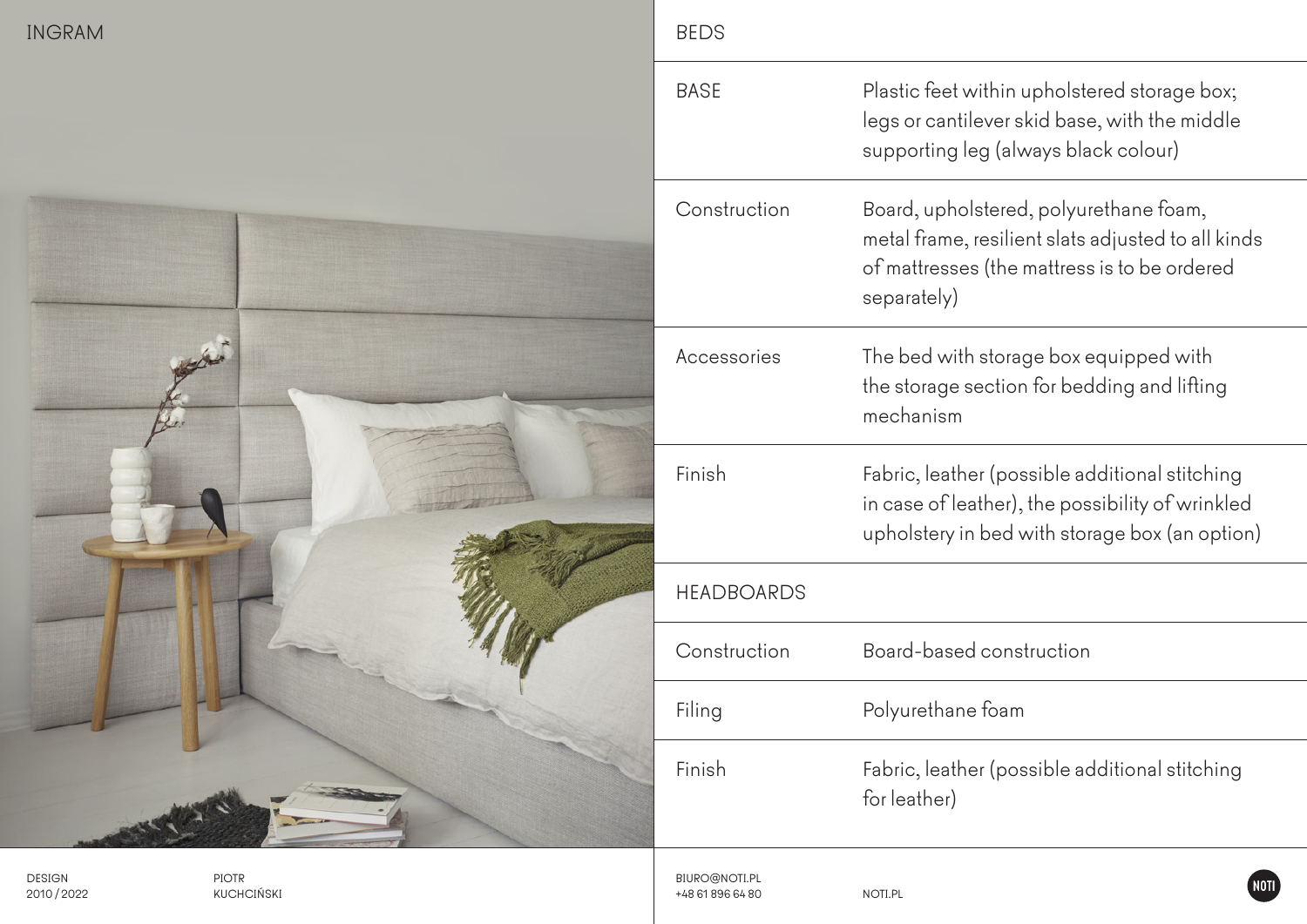## INGRAM FULL, SINGLE-PIECE HEADBOARDS

|                                                   | Base                              | Plastic feet                                                        |
|---------------------------------------------------|-----------------------------------|---------------------------------------------------------------------|
|                                                   | Finish                            | Fabric, leather; the back section covered<br>with black raw textile |
|                                                   | Accessories                       | Pockets - optional                                                  |
|                                                   | Mounting                          | Mounted to bed frame                                                |
| <b>LOWING MILES</b>                               | HORIZONTAL HEADBOARD PANELS       |                                                                     |
|                                                   | Finish                            | Fabric, leather; the wrinkled upholstery<br>(an option)             |
|                                                   | Mounting                          | To the wall, with magnets                                           |
|                                                   | VERTICAL HEADBOARD PANELS         |                                                                     |
|                                                   | Finishing                         | Fabric, leather                                                     |
|                                                   | Accesories                        | Pockets - optional                                                  |
|                                                   | Mounting                          | To the wall, with magnets                                           |
| PIOTR<br><b>DESIGN</b><br>KUCHCIŃSKI<br>2010/2022 | BIURO@NOTI.PL<br>+48 61 896 64 80 | NOTI.PL                                                             |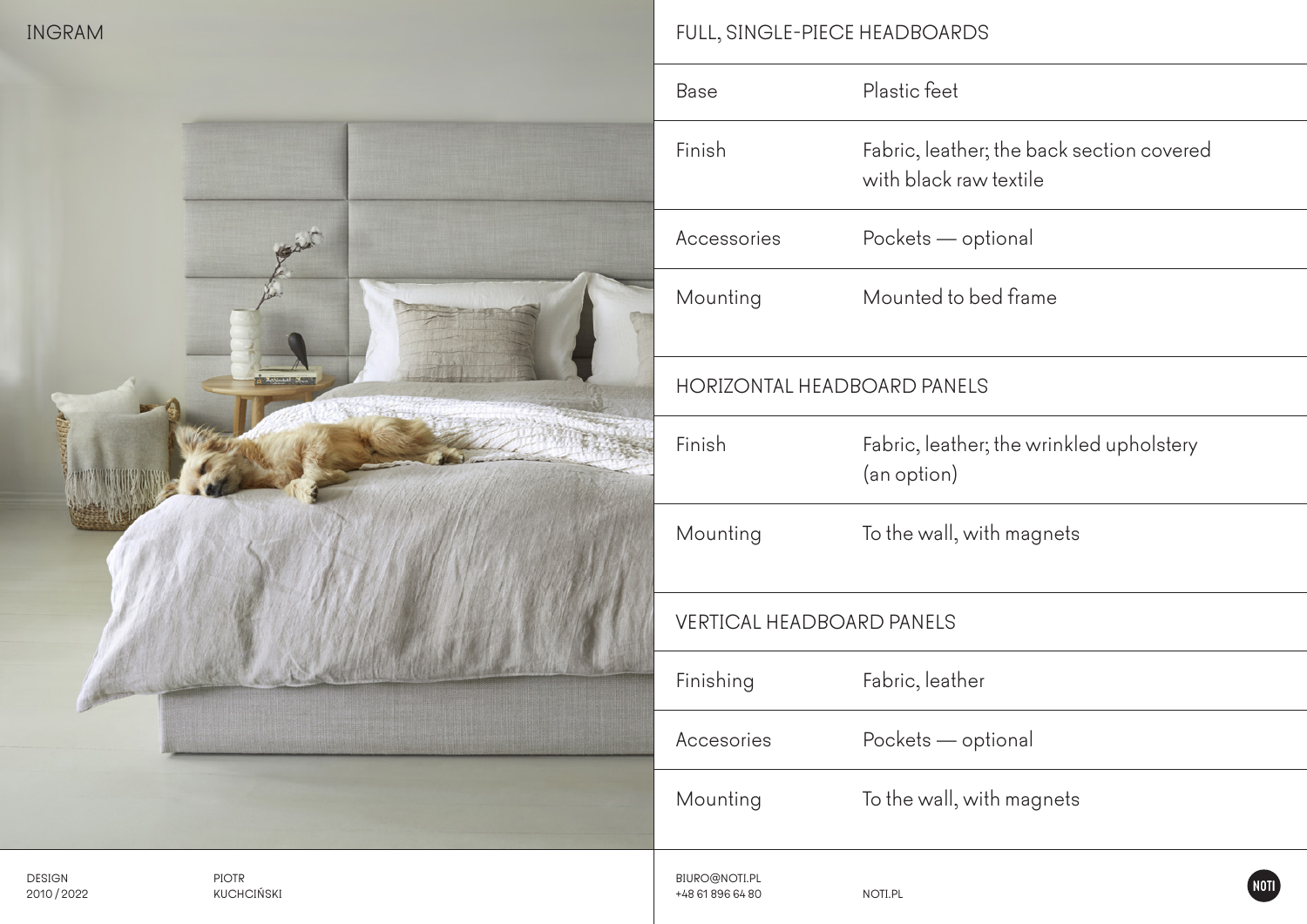INGRAM